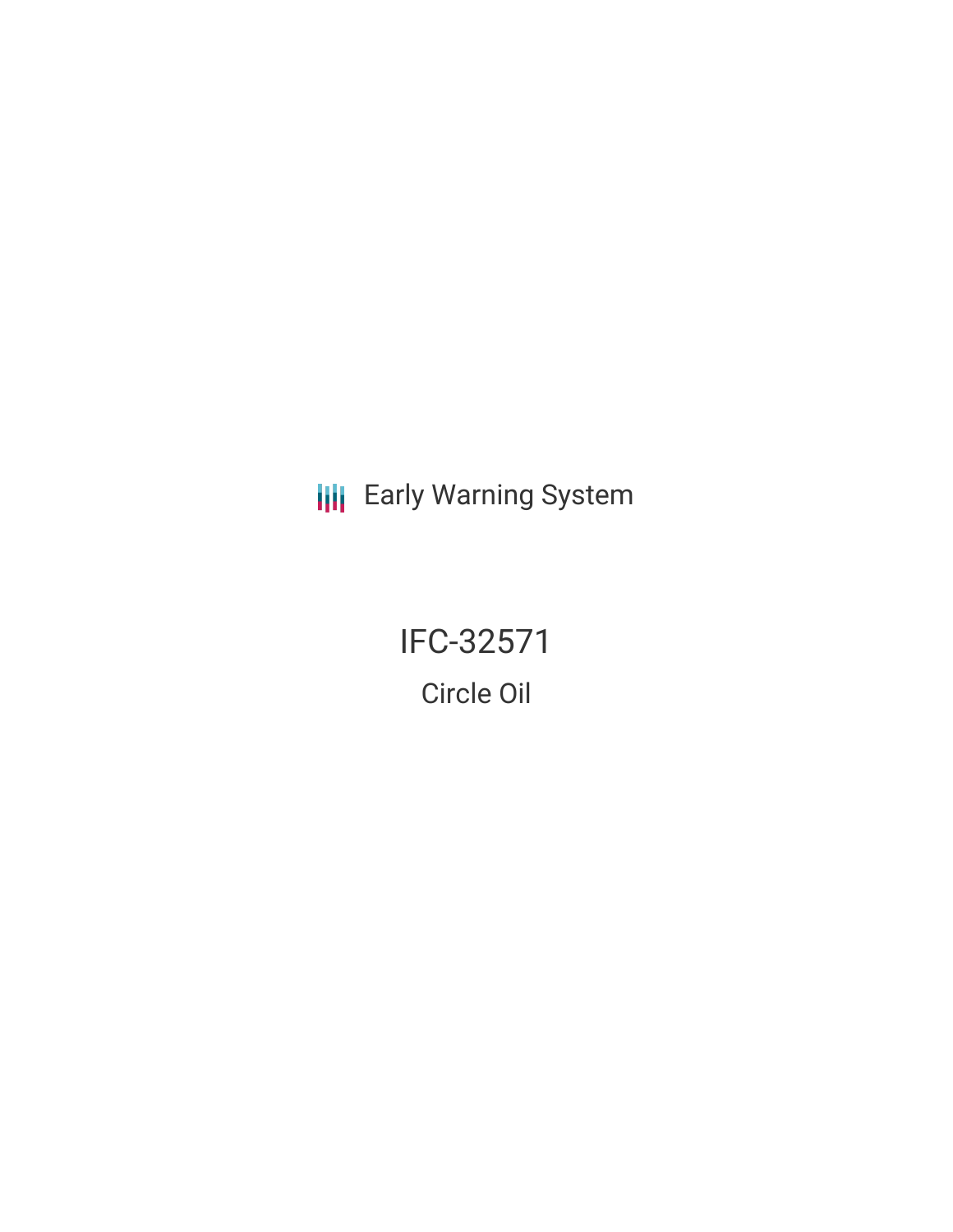# **Quick Facts**

朋

| <b>Countries</b>                | Egypt, Morocco, Tunisia                                     |  |  |  |
|---------------------------------|-------------------------------------------------------------|--|--|--|
| <b>Specific Location</b>        | Tunisia - Grombalia, Ras Marmour, Mahdia; Egypt and Morocco |  |  |  |
| <b>Financial Institutions</b>   | International Finance Corporation (IFC)                     |  |  |  |
| <b>Status</b>                   | Active                                                      |  |  |  |
| <b>Bank Risk Rating</b>         | B                                                           |  |  |  |
| <b>Voting Date</b>              | 2013-06-21                                                  |  |  |  |
| <b>Borrower</b>                 | CIRCLE OIL PLC                                              |  |  |  |
| <b>Sectors</b>                  | Energy                                                      |  |  |  |
| <b>Potential Rights Impacts</b> | Healthy Environment, Labor & Livelihood                     |  |  |  |
| <b>Investment Type(s)</b>       | Loan                                                        |  |  |  |
| <b>Investment Amount (USD)</b>  | $$50.00$ million                                            |  |  |  |
| <b>Project Cost (USD)</b>       | \$100.00 million                                            |  |  |  |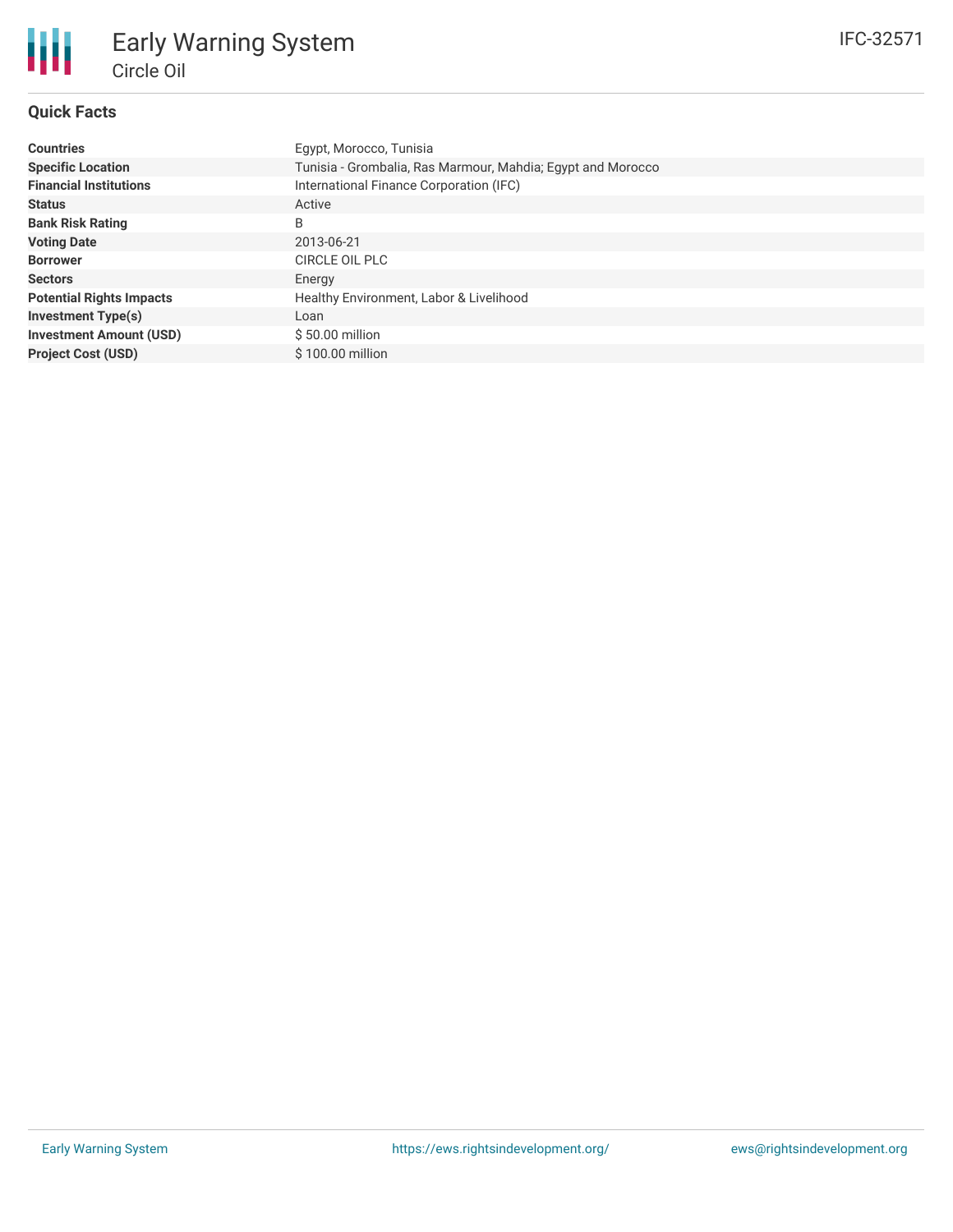# **Project Description**

This IFC loan would support the ongoing exploration, development and production of Circle Oil's assets in Morocco and Egypt, with part of the proceeds potentially funding further exploration and development in Tunisia.

In Morocco, Circle Oil is the operator of two producing oil fields currently in development (Sebou and Ouland N'zala), and one exploration permit (Lalla Mimouna Nord and Sud). The three Moroccan assets together extend over a roughly contiguous expanse of onshore land, covering about 2500 square kilometers between Kenitra and El Araich. Circle Oil plans to drill new exploration wells to increase reserves and tie into its existing pipeline.

In Egypt, Circle Oil has an interest in a single onshore producing asset, some of which is still in the exploration phase (North West Gemsa). NW Gemsa lies approximately 300km southeast of Cairo in the Gulf of Suez region and is operated by Vegas Oil and Gas. Circle Oil is interested in further developing the Egyptian asset, with at least four new wells scheduled for completion by the end of 2013.

In Tunisia, Circle Oil has interests in several early exploration permits operated by Exxoil Tunisie: the onshore Grombalia permit, located in the Cap Bon region about 45km southeast of Tunis; the offshore Mahdia permit, located between the Gulf of Hammamet and the Italian Pelagie Islands; and the Ras Marmour permit, covering an area both onshore and offshore from Djerba to Ben Gardane. Circle Oil is planning to accelerate exploration for oil and gas in Tunisia.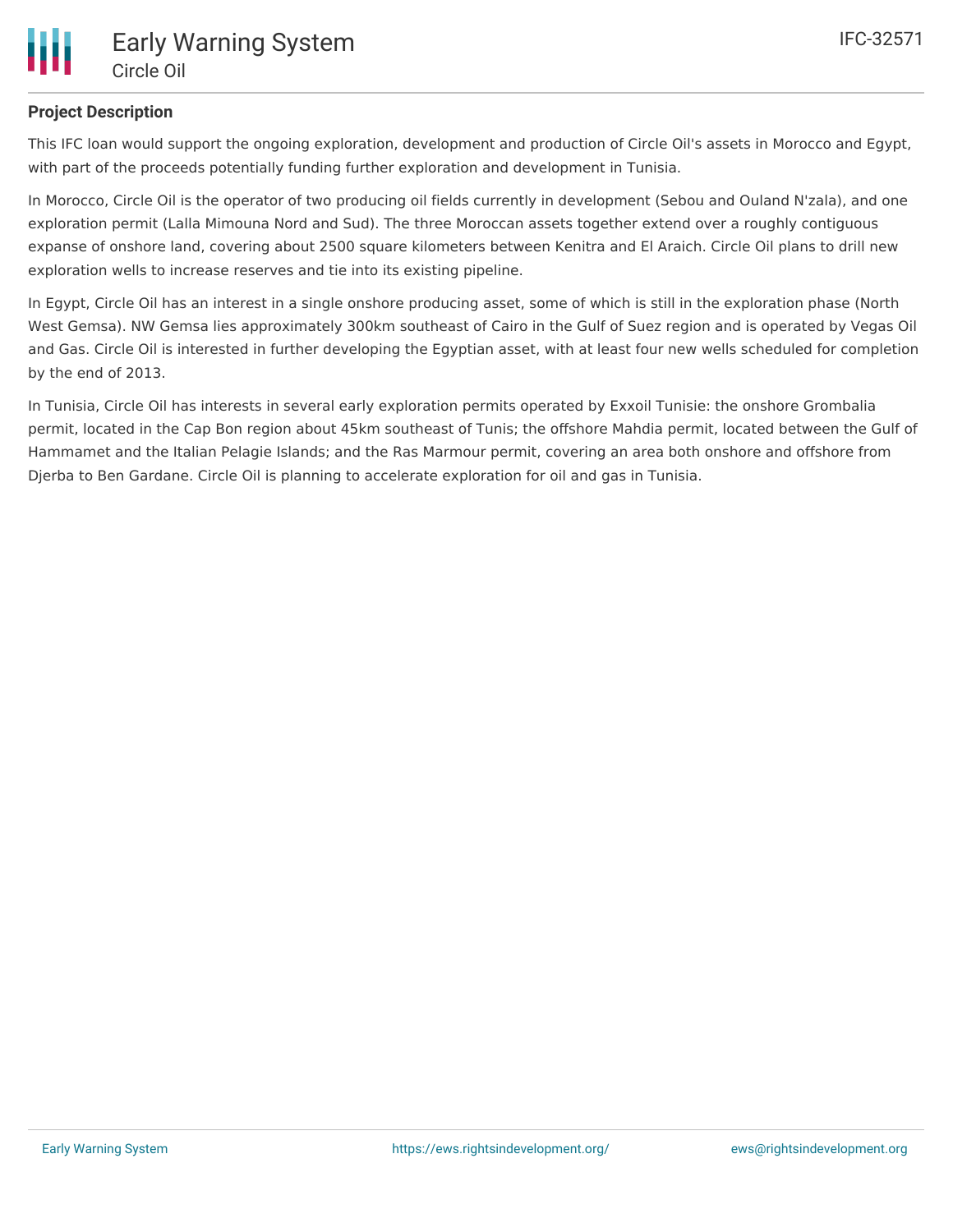

# **Early Warning System Project Analysis**

### **RISK CATEGORIZATION**:

IFC has classified this project as Category B because, according to IFC, it is in the early stage of limited production and will have limited specific environmental and social impacts, which can be avoided or mitigated by adherence to the applicable IFC Performance Standards.

- APPLICABLE SOCIAL AND ENVIRONMENTAL STANDARDS:
- PS 1: Social and Environmental Assessment and Management System
- PS 2: Labor and Working Conditions
- PS 3: Pollution Prevention and Abatement
- PS 4: Community Health, Safety and Security

IFC determined that PS 5, Land Acquisition and Involuntary Resettlement, is not triggered at this stage, because Circle Oil uses temporary land leases through willing seller agreements and provides compensation for loss of crops in compliance with local government mandates. IFC also noted that no resettlement or economic displacement is currently envisioned, but that if the need arises in the future, it will be handled according to PS 5.

IFC further determined that PS 6, Biodiversity Conservation and Sustainable Management of Living Natural Resources, is not triggered by current activities given the lack of sensitive ecological systems in the areas of operation; that PS 7, Indigenous People, is not applicable as no indigenous people were identified in the project's area of influence; and that PS 8, Cultural Heritage, is not applicable because there are no known sites of archaeological or cultural significance in the areas of operations.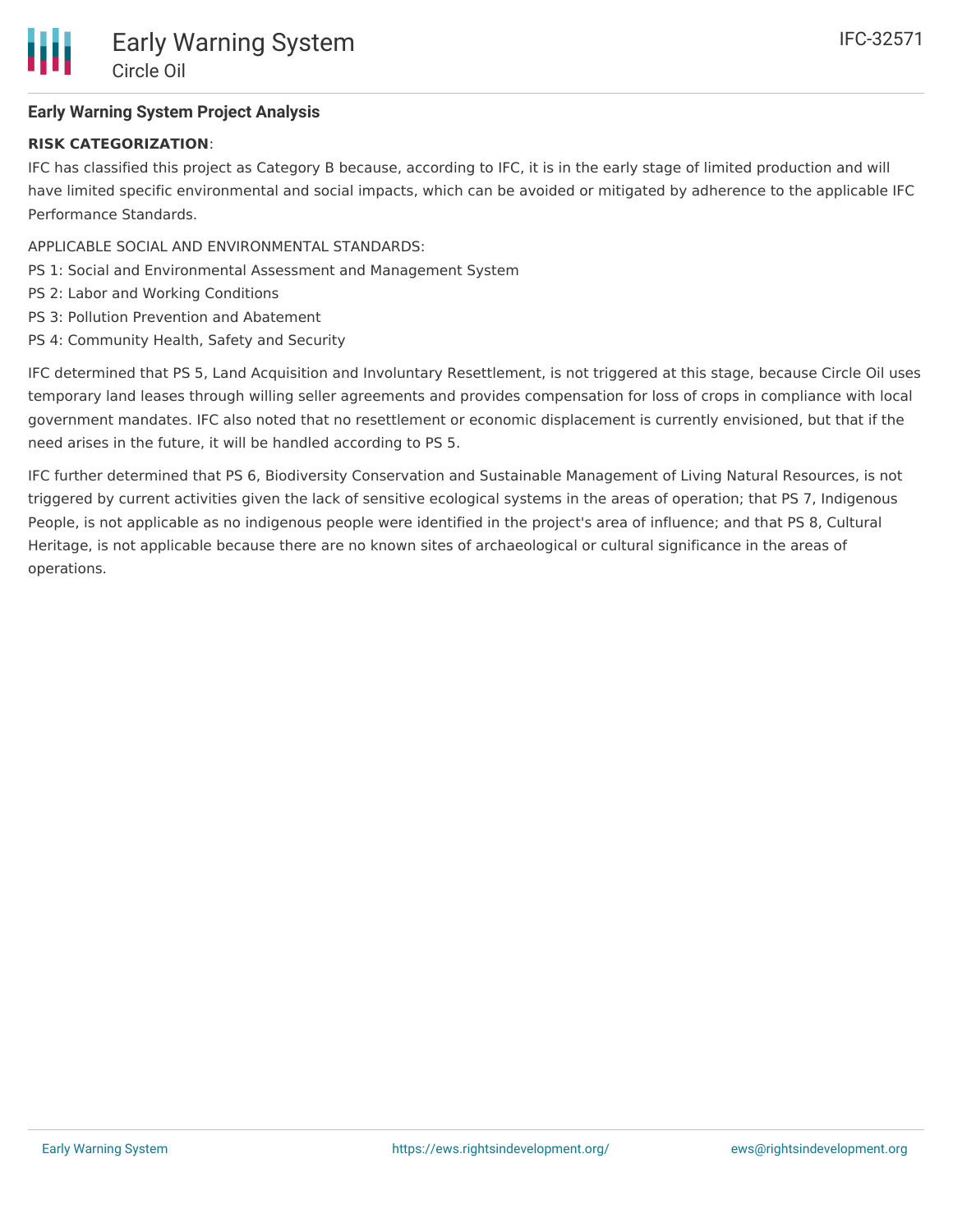### **People Affected By This Project**

### **ENVIRONMENTAL AND HUMAN RIGHTS ASSESSMENT**

### **Labor Rights**

IFC reported that Circle Oil promotes equal opportunity and fair working conditions, does not use child labor, respects collective bargaining rights, and is currently undertaking an update of its Human Resources policies and procedures. It also reported that employees are routinely instructed on safety procedures during daily meetings. However, IFC noted that Circle Oil has a limited number of employees (around 25) and relies primarily on service companies and contractors for operations. Circle Oil is responsible for the compliance of these contractors with local regulations and IFC performance standards.

IFC is requiring Circle Oil to upgrade its Environmental Health and Safety Management Manual (EHSMM). IFC noted that Circle Oil's HR policies and procedures must be upgraded to be in compliance with IFC performance standards, including the development of formal grievance mechanisms, and set a deadline on these upgrades of April 2014. Particular areas of concern reported by IFC include general working conditions for employees and contractors' staff, accident prevention and emergency response, and management of the social, environmental, health, and safety performance of the contractors.

Some questions community members and local NGOs should consider asking:

- Are working conditions at the various oil and gas permits safe and healthy?
- Do company and/or contractor policy and procedure dictate that all employees are provided with the protective equipment and training (in a language workers understand) necessary to safely perform the functions of their position, and are workers and managers trained to respond to workplace emergencies?
- Is overtime voluntary, and are workers allowed to leave the premises at the end of a shift?
- If a worker gets injured on the job, what sort of relief can he or she expect from the company and/or contractor?
- Does the company and/or contractor provide reasonable notice of impending changes in operations that will affect employment at the company?
- Will the company be hiring local employees and service providers?

#### **Right to a Healthy Environment**

IFC reported a number of environmental concerns that the project needs to address before going forward, including: accident prevention and emergency response to deal with blowouts, spills, and liquidations; management of air emissions, hazardous materials, wastewater, solid and hazardous waste; health, safety, and security of the communities near operations; environmental and social screening mechanisms for future asset acquisition; and adverse impacts on natural flora and fauna within the project's area of influence. IFC noted that corporate policies dealing with these areas are presently not in compliance with IFC performance standards, and gave Circle Oil until April 2014 to correct the deficiencies.

There are many potential environmental problems associated with oil exploration and drilling. Oil spills can occur at every phase of the oil drilling cycle, with devastating effects on the natural environment and carryover effects on the regional food chain. Seismic waves used in exploration have serious impacts on marine life such as whales and dolphins, damaging the sonar they use to orient themselves underwater and sometimes causing mass beachings. The water that wells up with the oil ("produced water") is laced with environmental toxins, which may filter into the local water supply. Both exploration and drilling activities produce emissions and dust which may have adverse effects on local air quality.

IFC will be requiring Circle Oil to develop a more robust waste management procedure with clear mechanisms for tracking waste consignments from the originating location to the final licensed waste treatment and disposal center. Wastes from drilling activities include hazardous chemical material, which must be stored and transported, and produced water, which Circle Oil collects and disposes of in evaporation ponds. IFC noted that there is a small buffer zone between each of Circle Oil's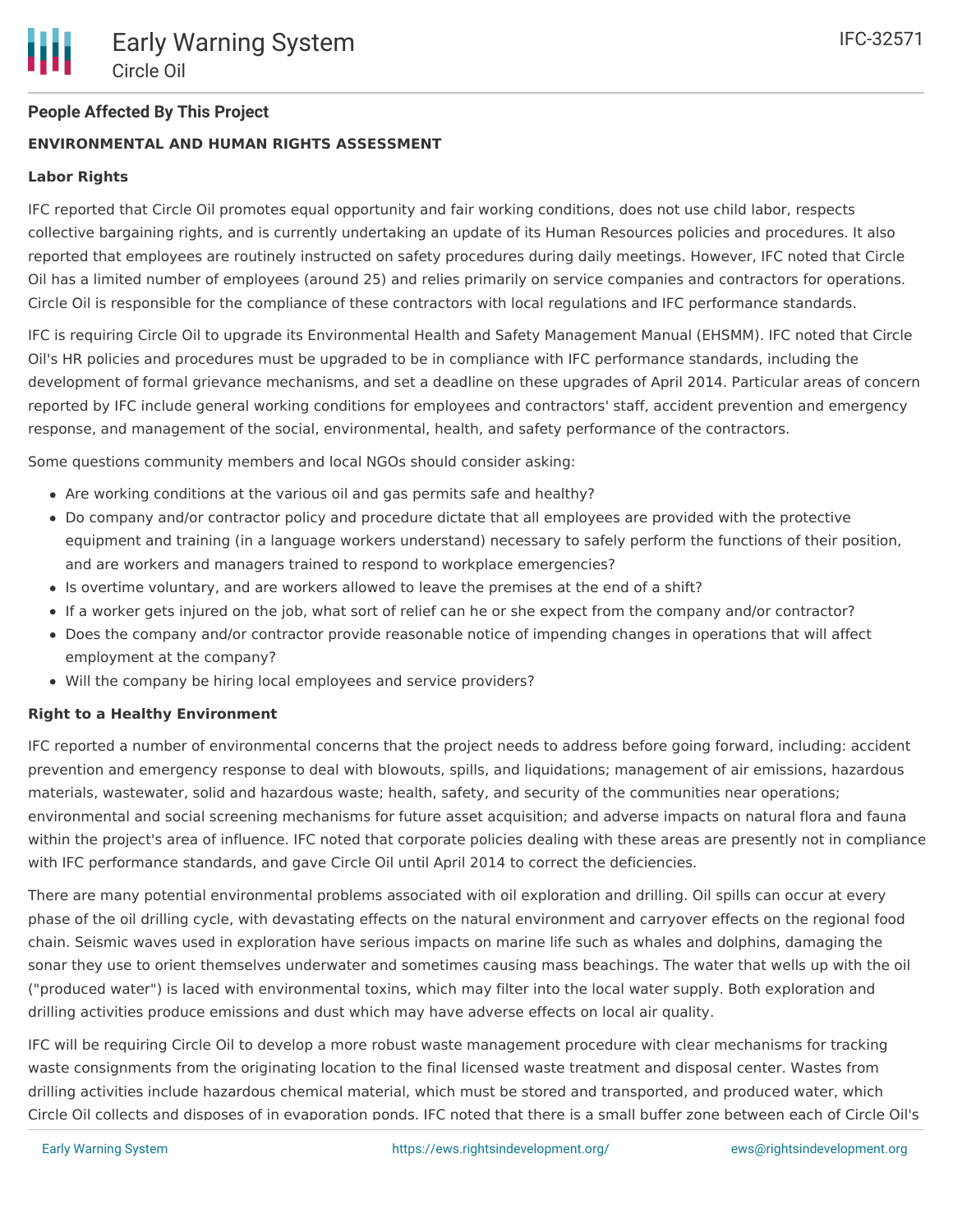### **Investment Description**

• International Finance Corporation (IFC)

The total project costs for Circle Oil's exploration and development in 2013 and 2014 are estimated at up to US\$100 million. The proposed IFC financing consists of a US\$50 million senior loan as part of a reserve based lending (RBL) facility with other commercial lenders, which is expected to cover the full project costs.

A senior loan is one which takes priority over other unsecured or otherwise subordinate debt, such that it should be repaid first in the event of bankruptcy or other restructuring. RBL financing refers to loans which are secured by an existing producing oil field, and is a common financial instrument in the oil and gas industry.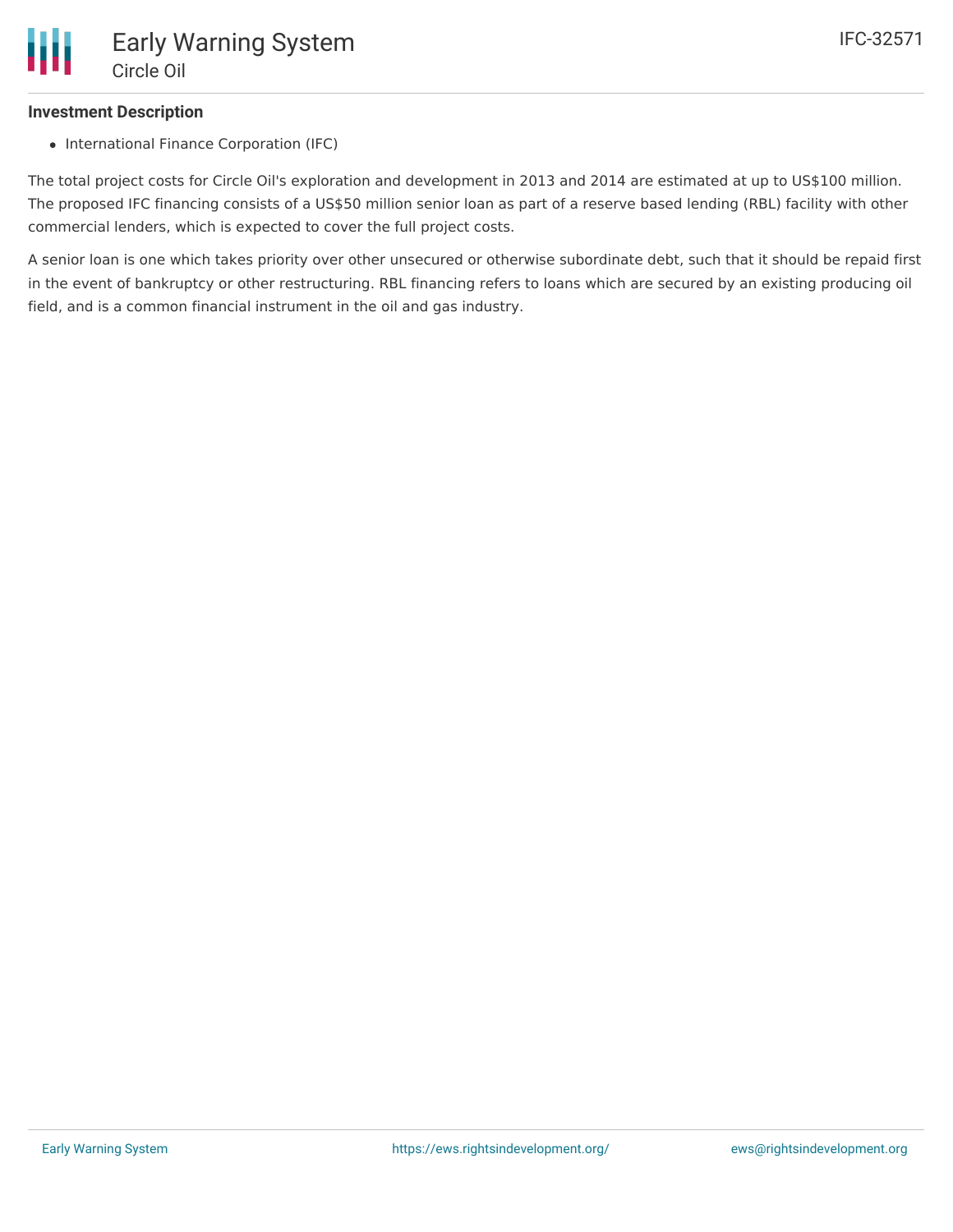

# **Private Actors Description**

Circle Oil is listed on the Alternative Investment Market of the London Stock Exchange ("AIM") since 2004. Circle Oil has exploration, development and production stage oil and gas assets in Egypt, Morocco, Tunisia and Oman held through subsidiary companies. The company has a diversified shareholder base and the largest stake owned by a single entity is 17.75%; held by Libya Oil Holdings (which was frozen on March 11, 2011 in accordance with EU regulations relating to events in Libya). The next largest shareholder is Kauphting Bank with a 9.34% stake.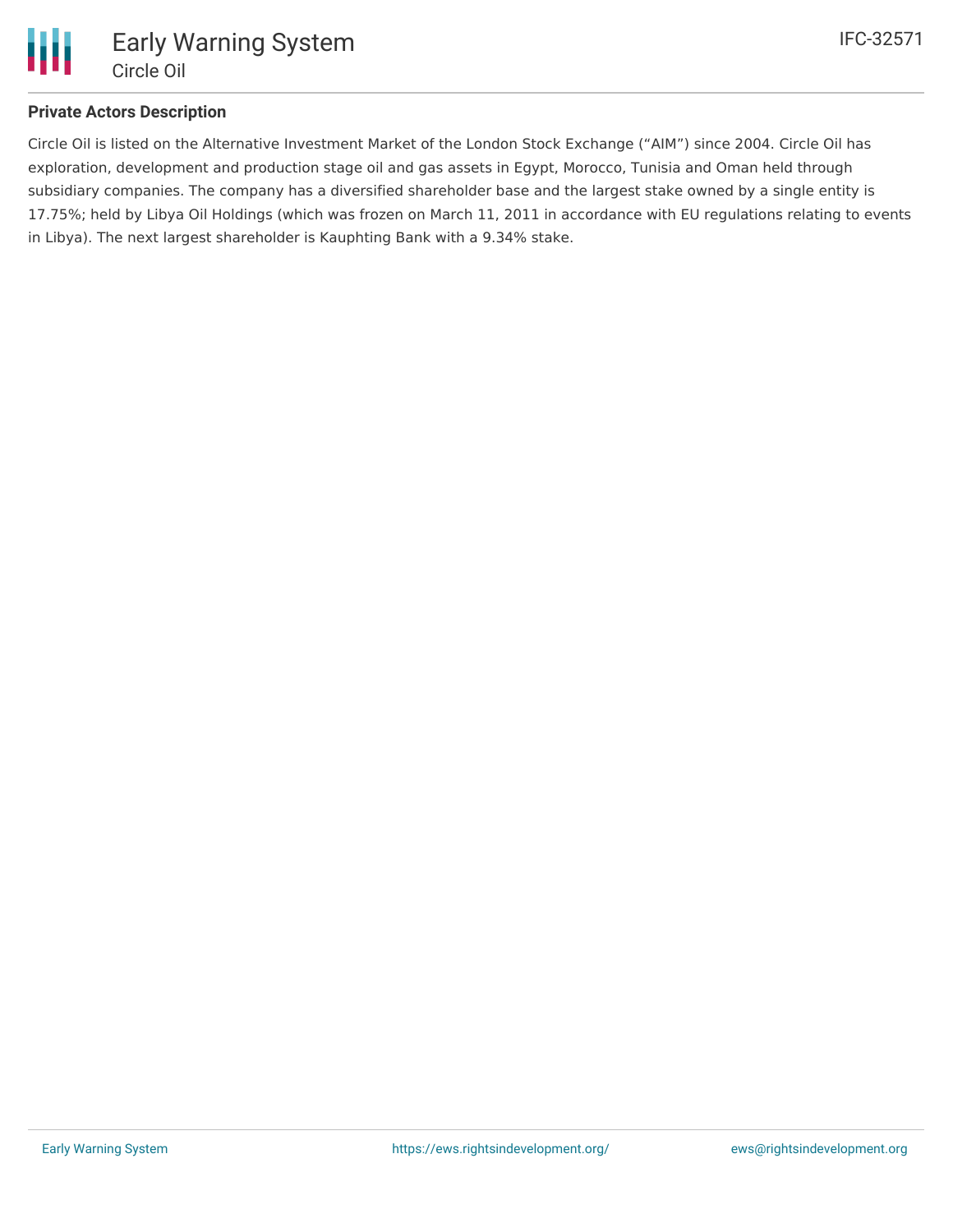

| <b>Private Actor 1</b>   | <b>Private Actor</b><br>1 Role | <b>Private Actor</b><br>1 Sector | <b>Relation</b>          | <b>Private Actor 2</b>     | <b>Private Actor</b><br>2 Role | <b>Private Actor</b><br>2 Sector |
|--------------------------|--------------------------------|----------------------------------|--------------------------|----------------------------|--------------------------------|----------------------------------|
| $\overline{\phantom{0}}$ | . .                            | -                                | $\overline{\phantom{a}}$ | Circle Oil plc             | Client                         | $\overline{\phantom{a}}$         |
|                          | . .                            |                                  | $\sim$                   | Kaupthing Bank             | Undisclosed                    |                                  |
| $\overline{\phantom{0}}$ |                                | $\overline{\phantom{0}}$         | $\overline{\phantom{0}}$ | Libya Oil Holdings Limited | Undisclosed                    | $\overline{\phantom{a}}$         |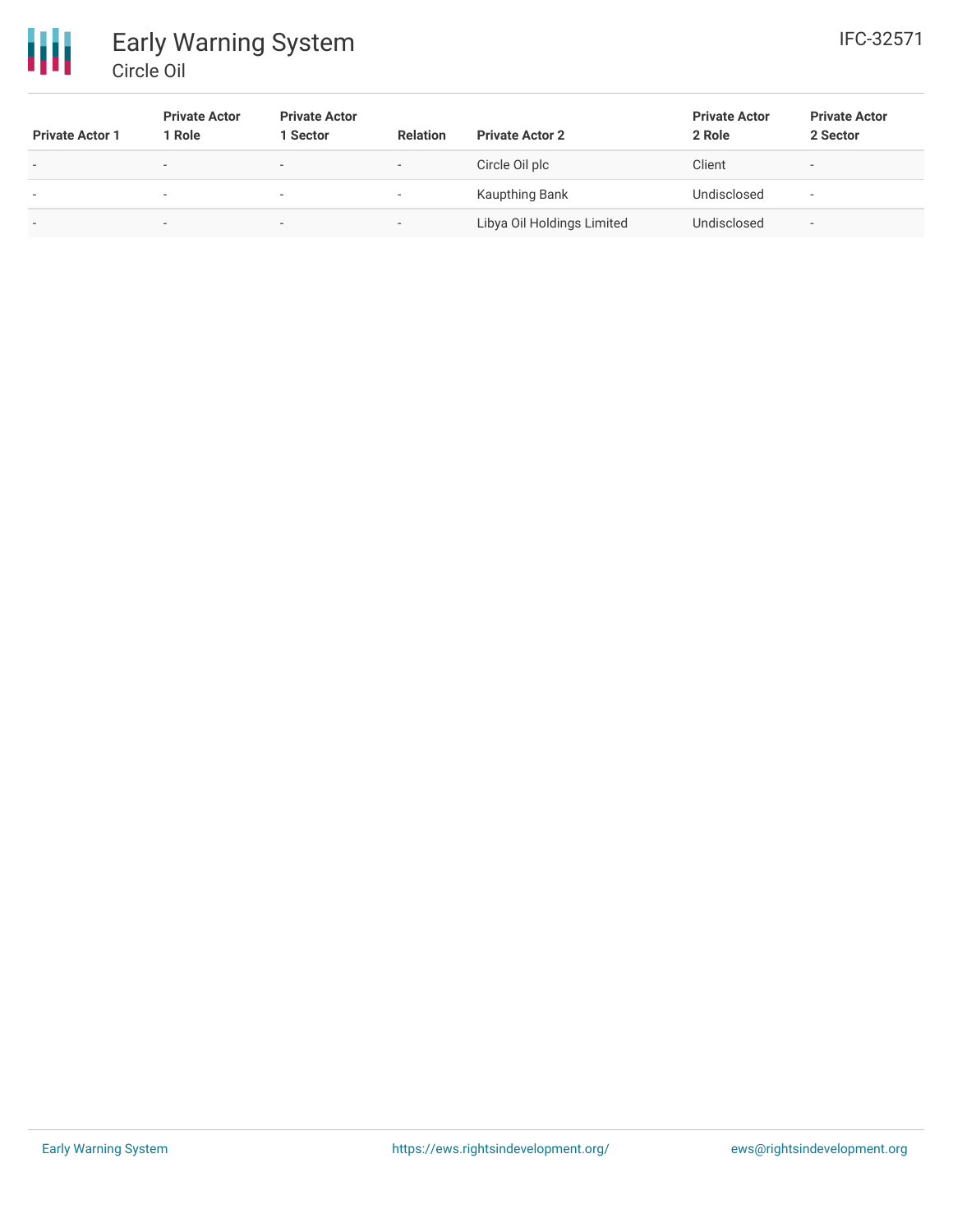

# **Contact Information**

Circle Oil Services UK The Courtyard Finchampstead, Wokingham Berkshire RG40 4LW United Kingdom

### **CONSULTATION PROCESS:**

IFC reports that Circle Oil maintains close communication with its operation partners, contractors, local government agencies, and local communities. It noted that Circle Oil employs a Social and Permit Liason Officer in Morocco to handle communication with local communities and respond to their requests, such as temporary land access, agricultural road renovation, restoration of local water supply systems, and other social investment projects. However, IFC determined that Circle Oil's corporate policies on public consultation and disclosure, including with regard to any grievance mechanisms for affected communities, do not meet IFC performance standards, and gave Circle Oil until April 2014 to upgrade and improve its procedures.

#### **ACCOUNTABILITY MECHANISM OF IFC**

The Compliance Advisor Ombudsman (CAO) is the independent complaint mechanism and fact-finding body for people who believe they are likely to be, or have been, adversely affected by an IFC or MIGA- financed project. If you submit a complaint to the CAO, they may assist you in resolving a dispute with the company and/or investigate to assess whether the IFC is following its own policies and procedures for preventing harm to people or the environment. If you want to submit a complaint electronically, you can email the CAO at CAO@worldbankgroup.org. You can learn more about the CAO and how to file a complaint at http://www.cao-ombudsman.org/